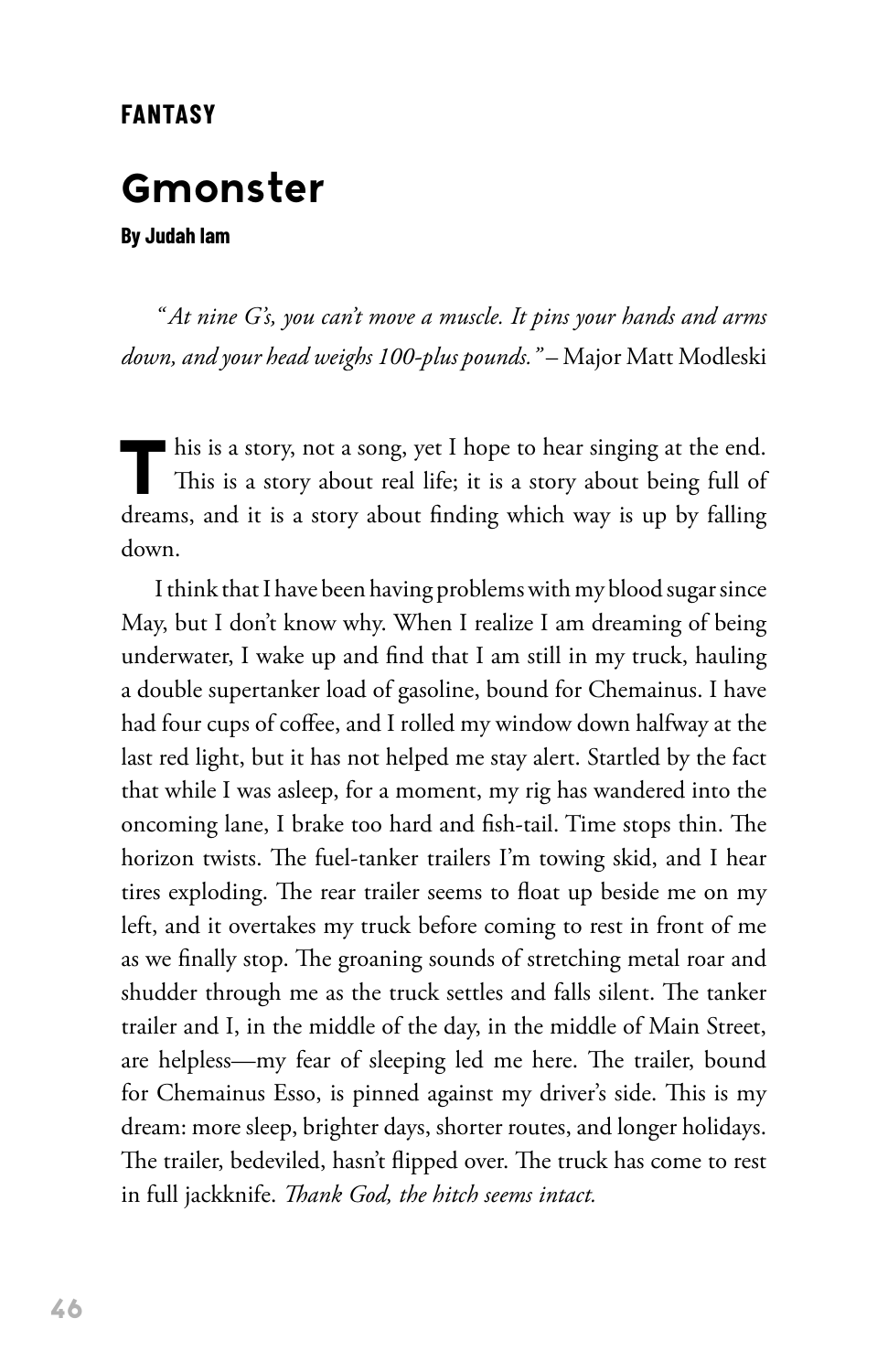*Christ.* I let go of one handle of the tanker ladder to trace my gloved finger along the top of the jagged rip in the aluminum fuel tanker. My chest feels tight. All these trips, up and down Vancouver Island, blend together in my mind. Fuel is lapping out the hole, it is running down the outside of the tank, and it is in the act of hypnotizing me. I stand on the fifth rung, with my hand on the seventh, looking up two steps to the sky. Although I know these fumes are getting to me, I step up the ladder. I see below me in ones and zeroes. I shouldn't breathe in the vapour, yet I'm not exactly being careful, am I?

My eyes burn. Vapour billows around my head. A shrill, highfrequency soundwave catches my guard and penetrates my skull. If the frequency was mapped with sand and magnets and iron shavings, you would see the sound's sigil; the noise runs through my head and exits my right ear. My hand holding one ladder rung from the top, I spin around to the right. The ladder is wet. My ear is hot. Like a branding iron, the searing heat flips a switch in my head and tips the invisible scale of consciousness; the world becomes jagged. I see sigils cast upon tussled blue skies. *The sky is blue with cumulus drifts that are falling too.*

*I peer into the gash watching the sloshing waves. I shake my head when the buzzing in my ear takes my balance from me.*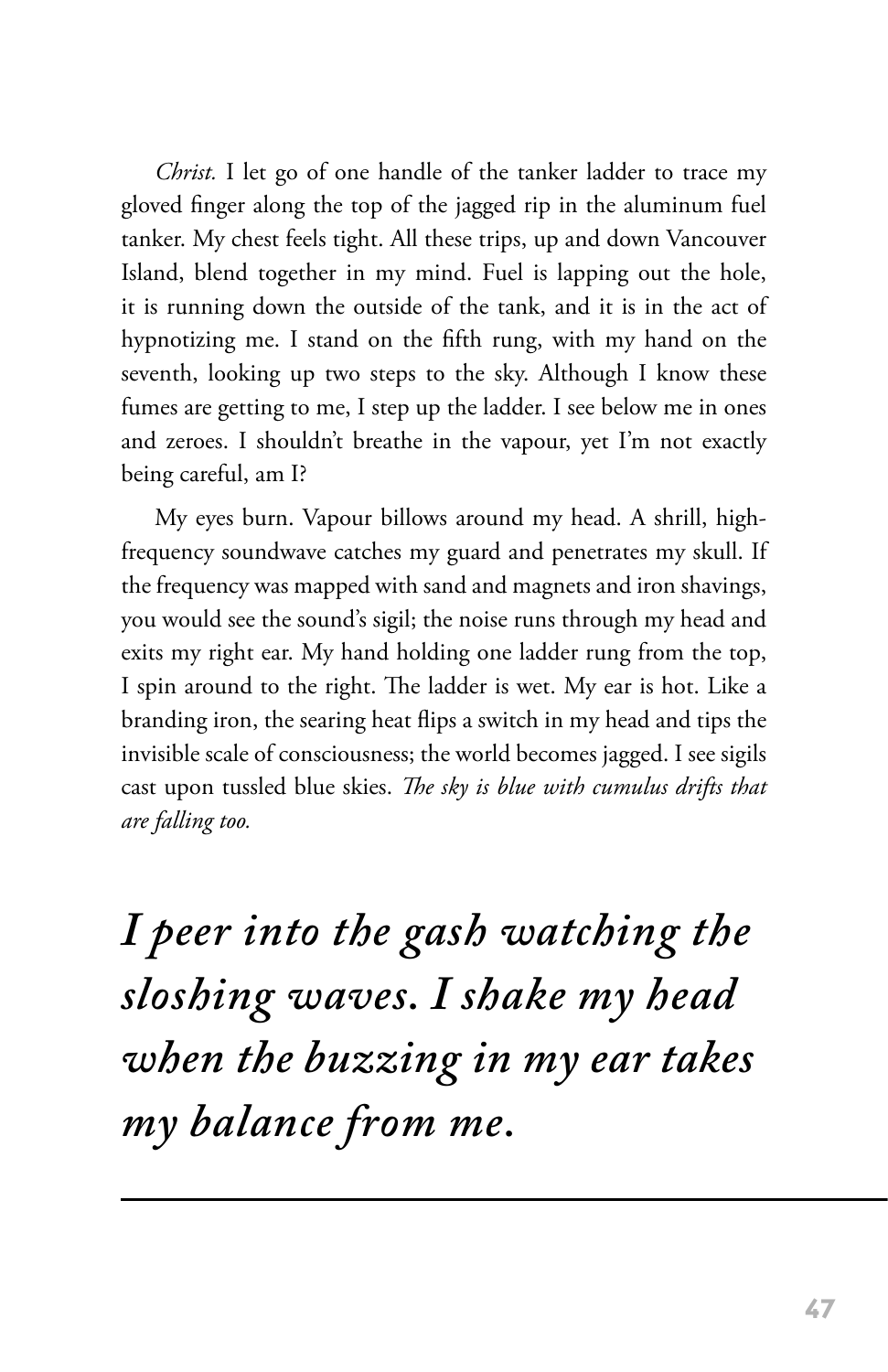"Twang. Buzz. Zap." I try to look but I am blinded, I am dreaming, but for a few seconds I am also awake. I see a white ceiling, green walls, and bright lights. *What the hell?* I'm lying on my back, my eyes don't burn, and I don't smell gasoline. I don't hear anything but the whirring of electrons. I hear surges from an unknown power source. A helmeted stranger approaches. I hear the tempest of electrical pulses. The chocolate-brown helmet with the black visor nods and steps back. I try to get a look, but the visor is too dark to see through. I can't see anything but my own reflection.

*Where am I?* I drift back into the dream and Kali is underneath me. She reaches up and smiles, her four perfect, blue arms, reaching out from the bottom, center green. She is made of wax. So is Alister Crowley, and the rest of them too. *Where am I?* It's been ages since I knew I was falling off a ladder. Something touches my ear. Something presses on my neck, and my feet. I swim in terror. My heart is the first horse out of the gates.

"Pop." An electric field consumes the room with blue and rips me out of the dream, but for a moment. A thud and my back arches. My body goes rigid. I feel cold. I smell thunder and all is blue. Electrocuted into place, I'm frozen between death and life with my eyes open, before I'm shuddering. My chest is steaming. The cold is blue, and then hot, white. My body relaxes and I'm falling backwards; the ceiling opens up, and the sky shrinks. Again, a ladder passes as I fall, as my consciousness trades places with my subconscious, snapping back and forth like a plucked elastic band between thumb and finger.

A human tuning fork, my legs are resonating. My right ear burns and my left hand hums. When you've driven down the side of a mountain, sometimes you feel as if you need to open your mouth. The room spins clockwise. I am saying something. I can't feel my face. My tongue is fat.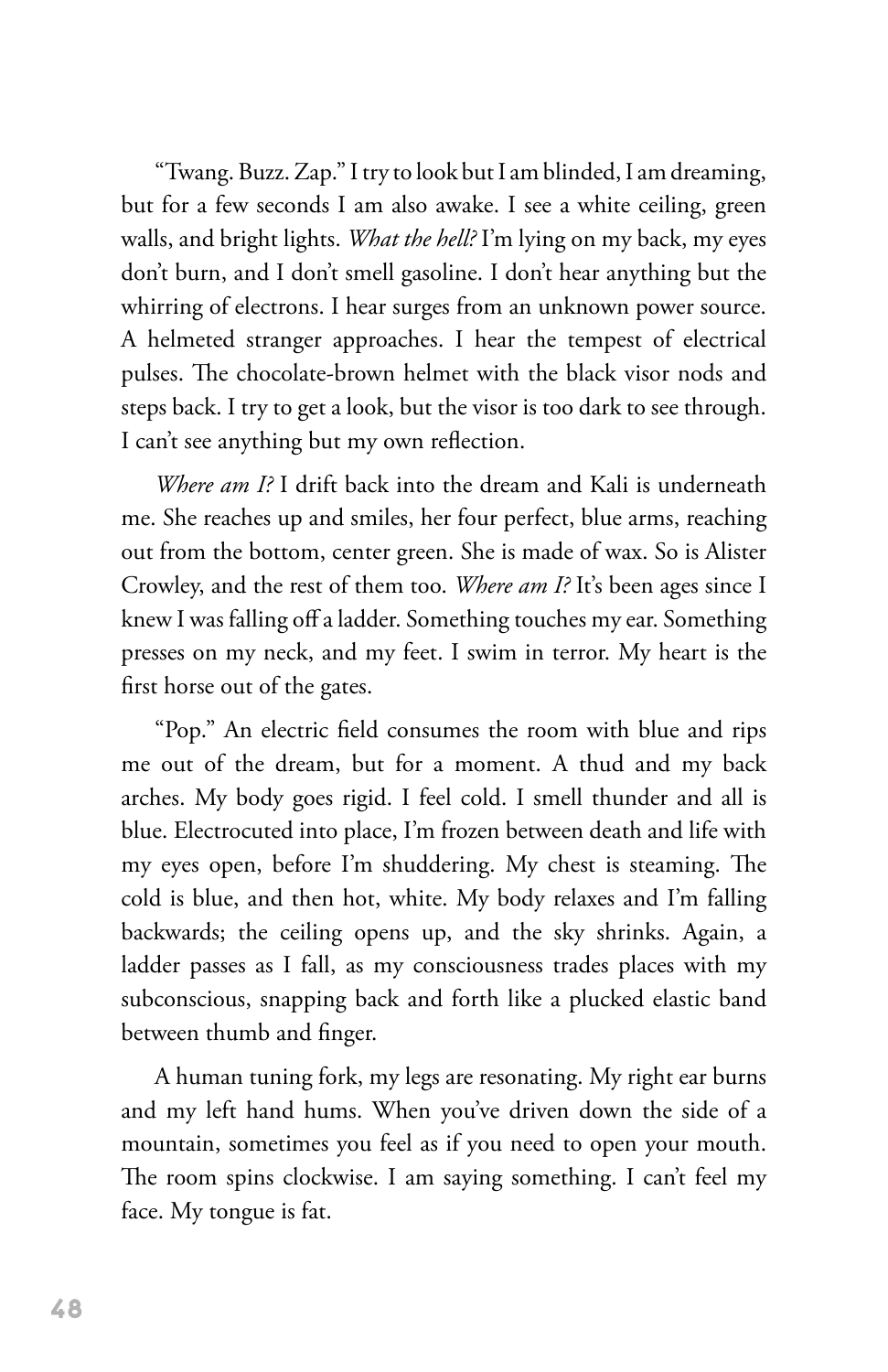

**PHOTOGRAPHY Major Arcana #2 By Rebecca Wheeler**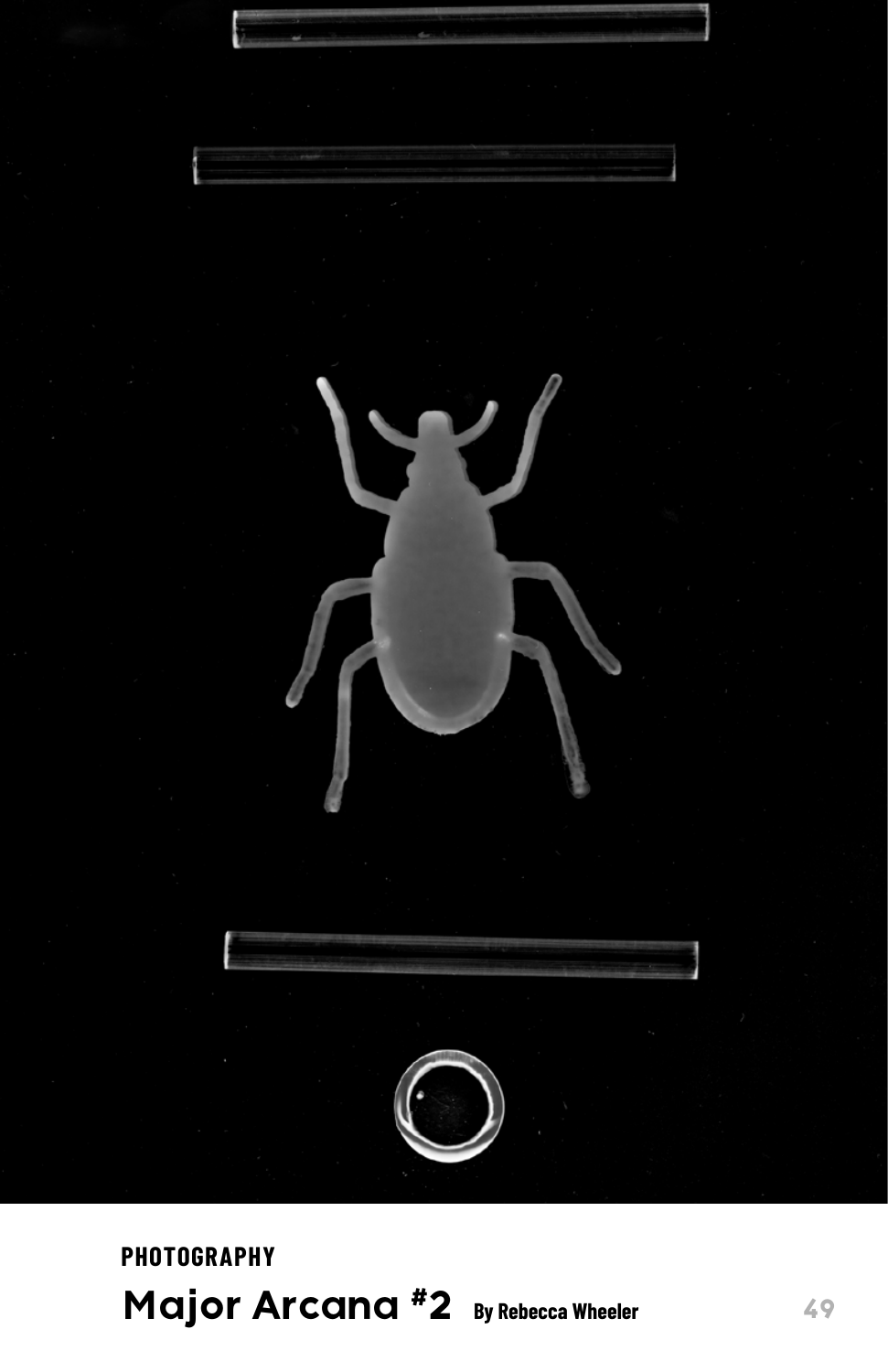"Blood pooling in your legs. Contract the muscles in your body, or you will die," says a voice. It sounds robotic and radiolike. It isn't coming from the helmet.

My head swoons and buzzes. The rumble of roving, rolling water, a man in a barrel about to go over Niagara Falls, and all the elephants in the world are stomping on the jungle floor. The thundering turns the marrow in my bones. Invisible fathoms press upon me, pressing, pressing. Turbines churn the sea near Departure Bay and the thing the gull dropped hits the water and descends into a vortex of bubbles and saltwater, sinking into black water depths.

## *Hold him down.*

This is the world before the sun, this, before the rhythm of light. The tunnel widens. Something opens at one end. I hear angry machinery whir and click. *How can I have fallen down, yet still be at the top?* A light shines in from above. Jonah and I are vomited into the sea. The cold black sea swallows us. *Let there be light.* I reach for it.

I am dreaming. The falling has stopped. Awake, I sit up. An image of a gargantuan regal moth is burned into my mind. I blink at the pattern of its wings. My vision is blurry and soft. The light is smeared across my face as if I'm sitting in a mirage. The air crackles with cold blue stripes and the devil bobs its head on a sickening, green jelly podium. The devil nods to me. Jellyfish form somnolescent runes in the black water. I can't form ideas. The murk turns to a blinding light. I'm on my knees and reach up, grabbing at the light. The vision burns like hot sunshine in my hands.

My eyes focus. What I thought was a space helmet is no space helmet. It is a damned devilish caterpillar face, a face with giant, careful, shiny-black eyes. The arcs of electricity are legs coming out of a blasphemous gelatinous belly. There is something strangely familiar about this. I vomit. The caterpillar's mandibles are shearing at me with a sickening scissor-like sound; the devil keeps nodding. I can't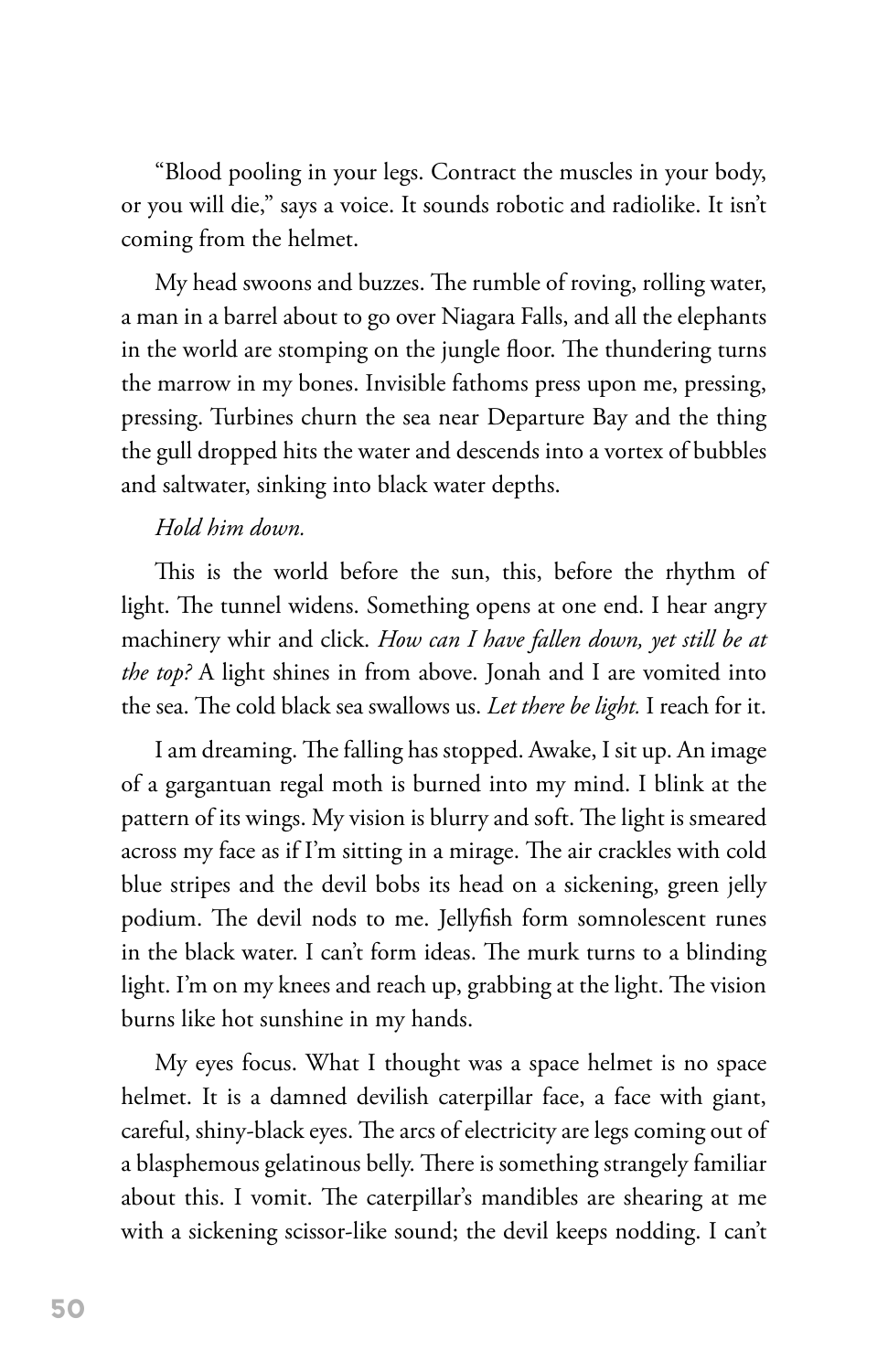## *This is my dream: more sleep, brighter days, shorter routes, and longer holidays.*

feel my chin. Stripes of white lightning arc out of me when I move and the devil jumps back, away from me. The oily black arms without fingers are feet without toes. Of a dozen, no, of sixteen legs, the two that were touching my neck and the two that were touching my feet now gesture furiously as the chocolate head bobs. It isn't a helmet at all. I see where I am. Don't you know it; I'm in my bedroom. I'm still in bed. *Aren't I?* Slightly turned to my right, I see what today is on the digital clock that displays the time and the day in shimmering red LED block letters. Three, three, three, T, H, U, R. I feel like a submerged target that has surfaced and is bobbing in the cold ocean a thousand miles from shore. *This can't be real.* I can't tell where the dream ends—I keep waking up and finding that I'm still a-dream. I remember reading that dreams, as the aborigines of Australia believe, are the true reality, while reality is the true dream. As above, so below.

My voice is a ripple in the water and my room is a lake of darkness. God, my head hurts. My eyes are drunks staggering about under the stars and my mind is circling like the moons of Jupiter. I feel half-dead.

"I don't understand," I manage to say. Protons are dancing the air into a frenzy. The room growls and hisses. I hear the chime of handbells and the bellowing of lambs.

"Where am I?" the devil says, seeming to have copied my voice. It speaks in zaps and crackles, talking in volts, whispers of amps of current,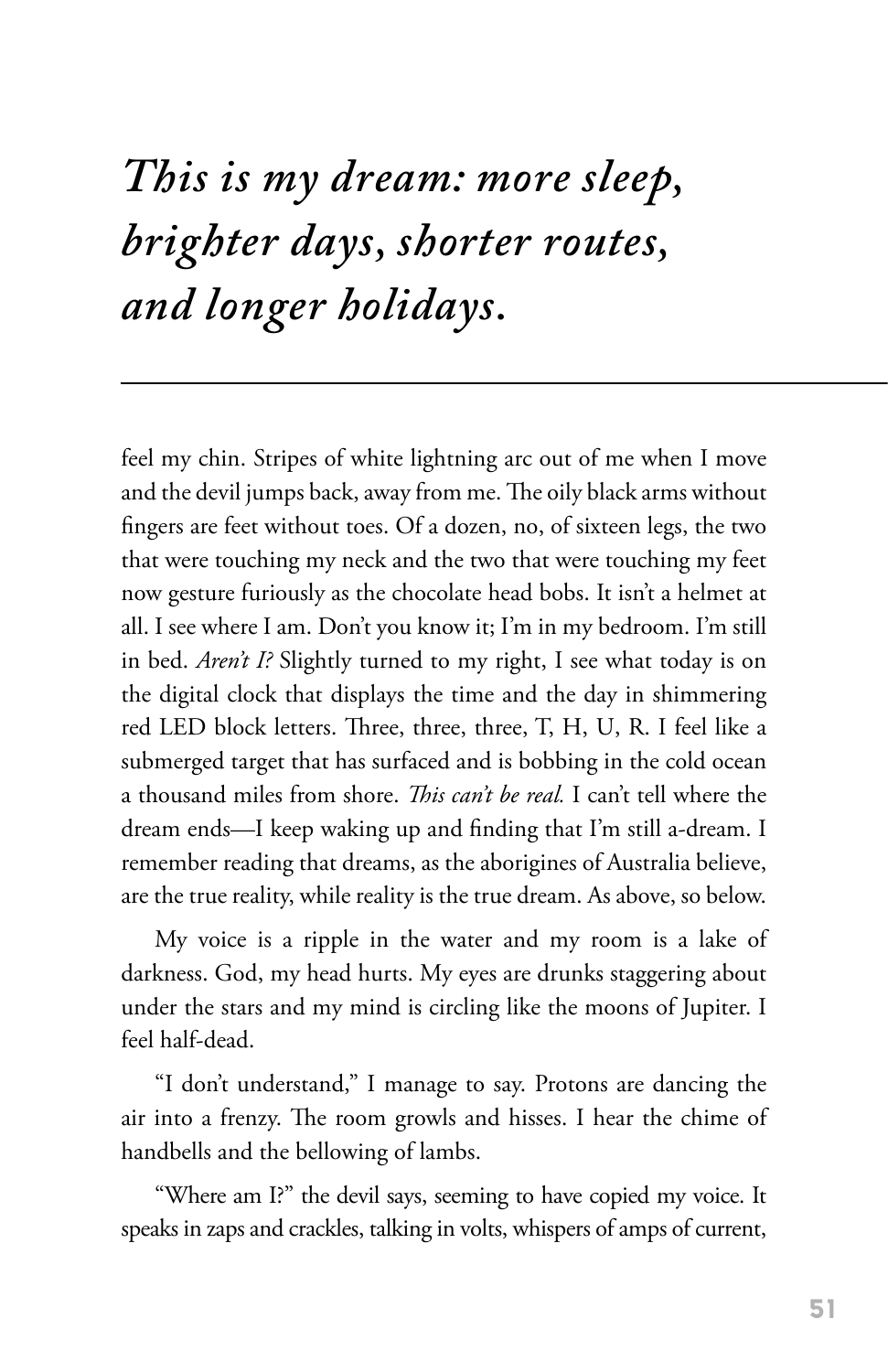mimicking my thoughts. The air clears, and as an immense pressure leaves, I feel my body expand. The caterpillar, the size of a good lion, stands about three feet away from me. This a human being in a devilish caterpillar suit. The devil is acting exactly how I imagine a human would act if humans were caterpillars. It must be human. I think it is.

The devil's fluorescent-green body is riddled with spectacular protrusions. Giant black spines stick out of its head and out of the middle of the devil's green back like stegosaurus plates. The head of the human pretending to be a caterpillar is chocolate brown.

There has to be a person in there. I'm looking for a zipper on the belly. Like the spines, the eyes are greasy black. The arms are black too, oily, like the large eyes. I have a sudden cascade of thoughts that all jumble up onto one another in a pile on the floor. *What happened?*

I realize that the devil has one leg on my foot and one leg on my throat. The other feet are waving. That's too many black, wiggly feet with no toes. I count in pairs to sixteen. I feel like throwing up.

I climbed a ladder when I shouldn't have. I ran my gloved hand along the jagged tear in the tanker hull, inspecting the long narrow hole torn in the aluminum fuel tank, when I shouldn't have. I smelled nothing but petrol fuel when I shouldn't have. I shouldn't have been staring at the waves of gasoline rolling back and forth in the tank, and they shouldn't have been splashing out of the hole onto the ground and hypnotizing me. There's no way that the washy sight of gas fumes should have been all around me. There was no way that the road should have been a pool of gasoline. There was the distant and detached worry of ignition. *Where is the sun?*

That is how the devil comes. Like hearing a song emitting from a cold stone in the dead of night, in the desert, the devil comes—a holy generator of god-coloured sparks that stipple across space, forming devilish electrical arcs in the turnstiles of night. All colours swimming in one imperceptible mass of blackness, purple, therein blue, white,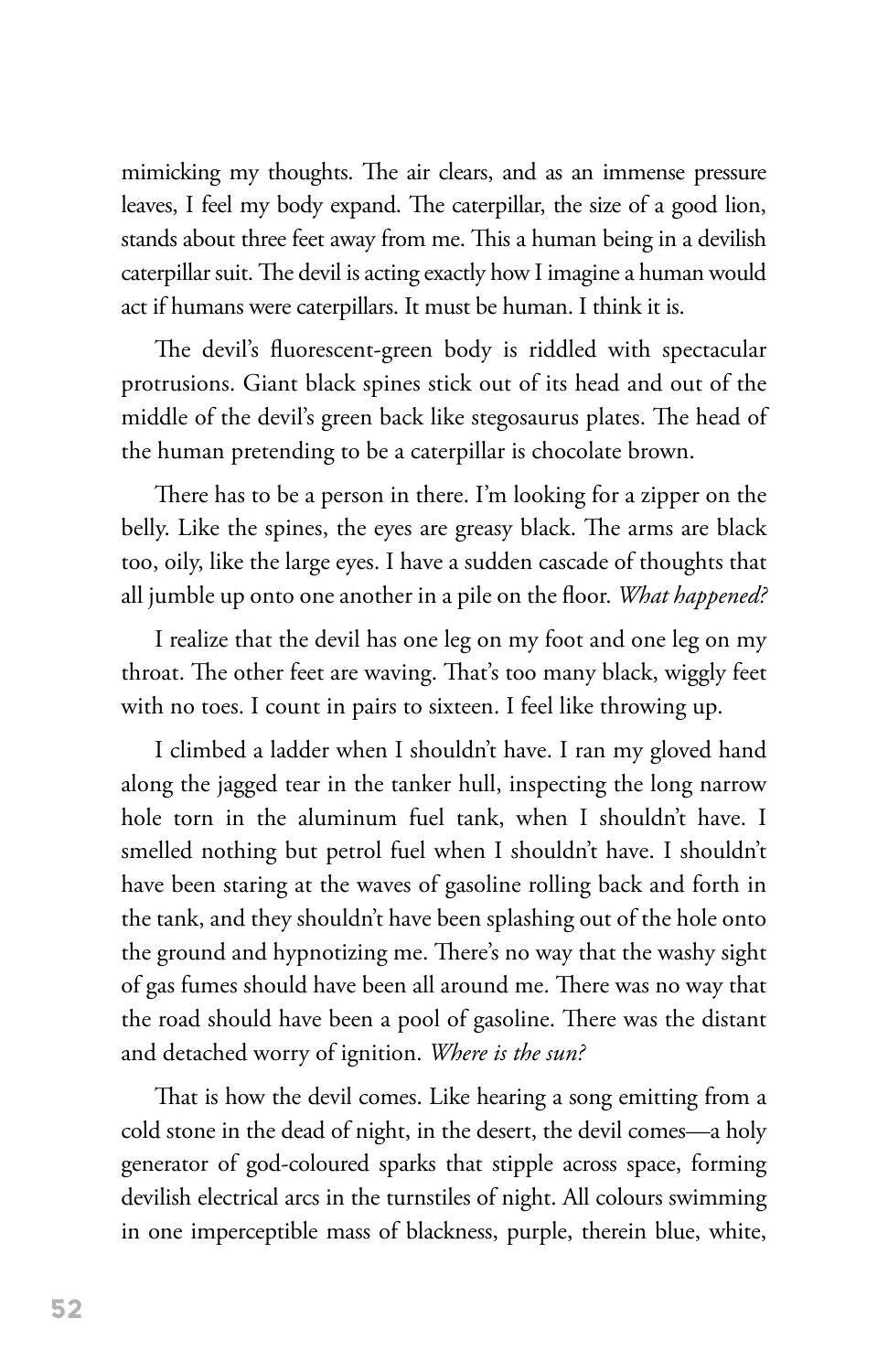therein amber tongues that reach inside me and pull on my sin needles. The sheen of the devil's mandibles and the oily black eyes are the two ponds of eternity. They ripple as the feet sign at me and the ponds see me as the helmet nods. I taste the sadness of tears and sweat. I smell water and salt. The devil nods. I believe this thing is human. I'm certain this human thing is asking for my help. The human thing is lost. A Yazidi priest stands between us, swaying back and forth, wailing, and praying to the peacock angel in his language. Tears roll down my cheeks and I sob. The air smells of strawberries and sulfur.

"Whap!" The devil vanishes. I feel like I am gagging. I try to sit up. The green walls remind me that I was just dreaming of when I was twelve, when little Pete and I found the devil walking on Meyersville Road in the swampy marsh of Morris County. My growth spurt had come early. I have a boy's moustache, and new, wide, strong shoulders, and I am afraid to look down at the new curly hair. My sweat smells terrible. When I look in the mirror, I see an ugly boy with dark upper lip fuzz who is riddled with zits and piercing blue eyes. Pete likes to call me pizza-face.

For a few seconds, I am afraid to get out. Through the windshield, yellow arches reach towards the sun. Cars filing through the drivethrough seem like robots marching. To my right, neat little houses with tiny square yards line the street. A young boy chases a scraggly, gray dog. I see tailored green grass with red and yellow rose bushes in bloom.

Where the traffic light once was, a yellow house with white trim is brimming with people. I smell barbeque pork ribs. June has been awfully warm. The men, backs to me, in shorts and sunglasses, smile and hold beer cans. Sundress-clad women shade their eyes and nod to each other, saying yes, yes. They are pointing at me.

I feel like a robot. I walk around the tank surveying. My boots make sloshy sounds in the flammable liquid. I feel zombielike; dead-eyed, I walk up to the side ladder and stare at the waterfall of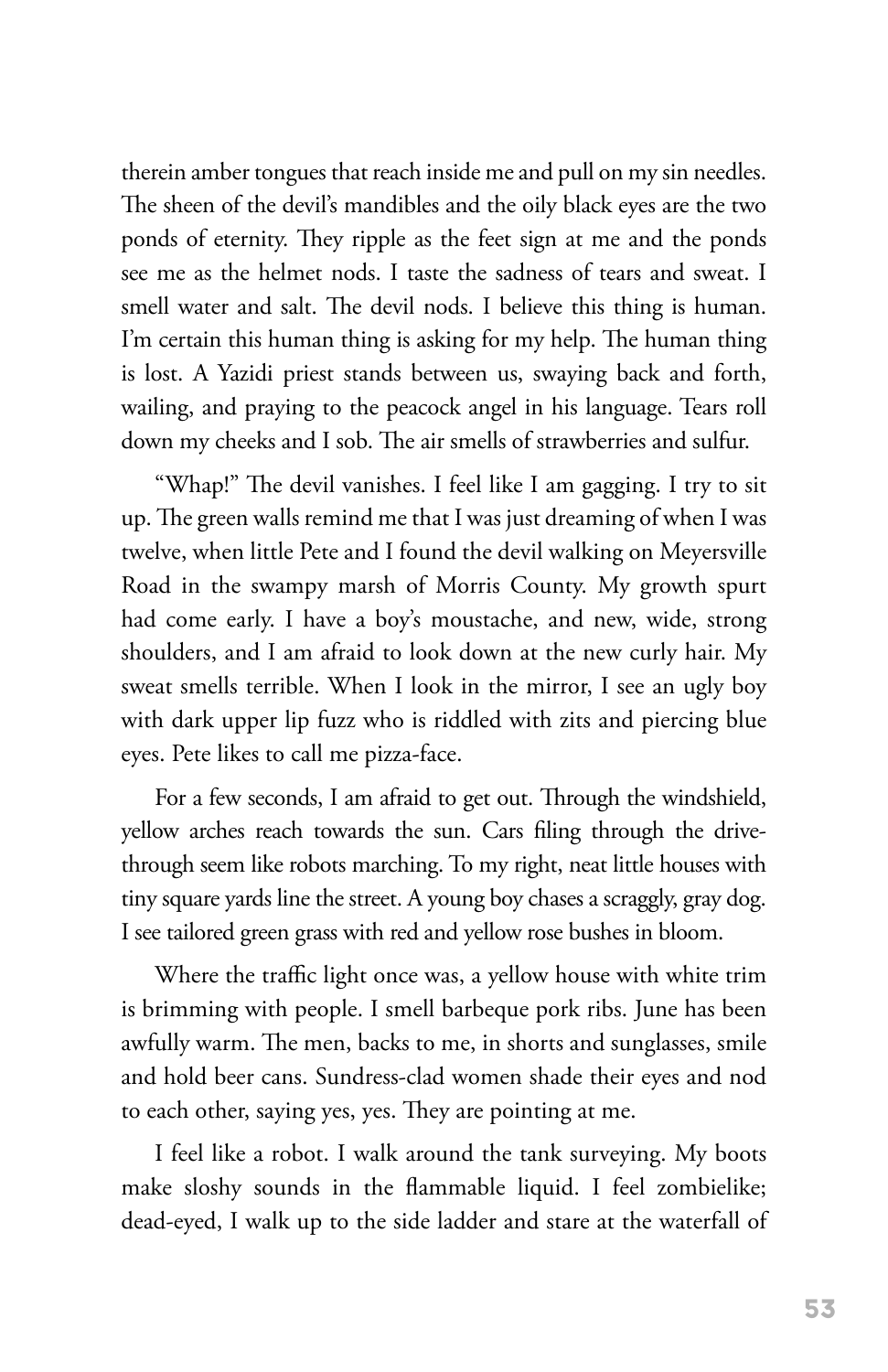fuel cascading at my feet. *It's okay. Everything will be okay.* I see the gnarled pole with smashed green, amber, and red lenses lying in the middle of the street. There is a mess of torn wires protruding from the roadside where the pole snapped; the wires make arcing sounds. "Snap. Crack. Sizzle."

A white car is stopped. Four people stand around it. They are holding phones to their heads; one is taking pictures. I don't remember having climbed the trailer ladder. Now I'm standing fair footed, up the ladder. Staring down the hole where the fuel sloshes. The waves are mesmerizing. My comprehension is slipping. The scales are tipping, tipping. I'm losing. My head spins. *Number nine. Number nine. Number nine.*

"Get away from there!" shouts a tall, thin man wearing a gray hat. "You'll go up like a Roman candle!"

I see his mouth moving. *This can't be happening.* Looking down from the trailer ladder, the entire scene looks like a long underground tunnel. I'm not certain that I'm here. My overalls are soaked. Blinking through the sunlight as it burns my vision orange tinted. I face upwind and draw a deep breath. I peer into the gash, watching the sloshing waves. I shake my head when the buzzing in my ear takes my balance from me. My lungs burn when I start to lose my footing. *Don't lose grip of the handle.* There is a growing puddle of fuel at the bottom. I can no longer hold my breath. I can no longer hold on.

"Ishat!" I don't know why, but I'm calling the name of a Phoenician goddess of fire, yelling, falling. I grab at the air and reach nothing. Falling backwards, the sky is getting smaller. Gravity tickles my core. Still falling. No impact, only falling. It's as if I have fallen right through the wet concrete and into an invisible pit. I exhale so violently that I feel myself fly out of my mouth. *Where am I?* "Can you hear me Jake?" says a nurse. I nod. I remember a tall man in a gray hat, yelling for me to get away, and saying something about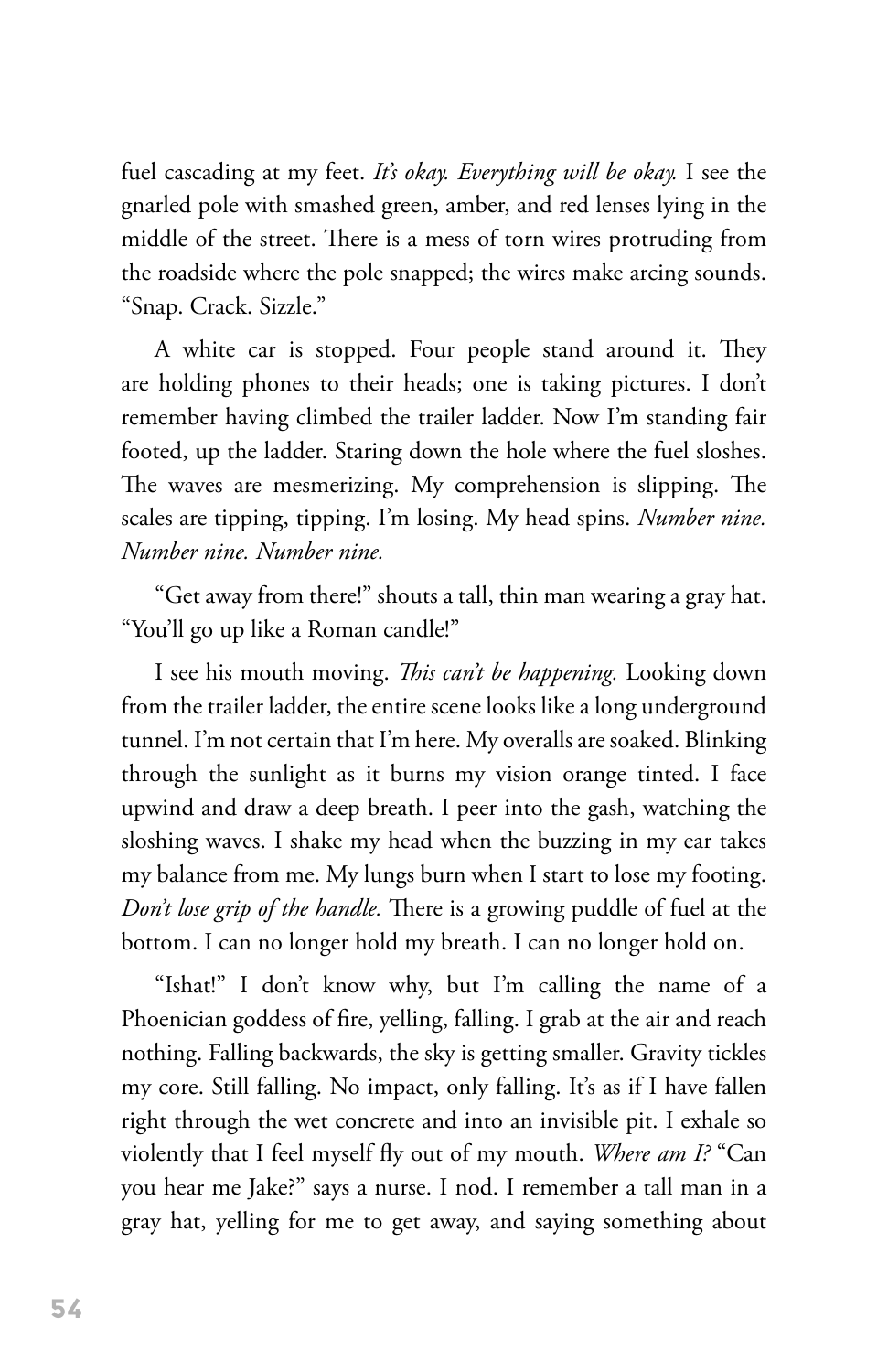candles. Two doctors and several nurses crowd into the small green room with a white door, numbered 9. I nod.

"I'm Dr. Collins. Do you know where you are?"

I shake my head. "The hospital?" I answer.

"Nanaimo General. We thought we'd lost you there. We had to drill a hole in your skull to release the pressure on your brain." They are shining tiny flashlights in my eyes, left, then right.

I vomit on the arm of the nurse who is removing the breathing tube from my chest. Again, I try to sit up. The nurse pushes a small plunger of liquid into the IV bag, and everything swims and goes blurry. Again, I dream of the past. The doctor is talking to my brother, and Pete is nodding and his cheeks are drizzly. Pete is talking, but I don't understand. I hear rushing water.

I am almost twelve. Walking home from school with little Pete, taking the shortcut through the swamp. We stick to Meyersville Road until we come to the boardwalk that leads to the trail home. We hear the birds before anything. They are excited, cawing nasally.

"Caw-caw."

Then I see what they were after. On the side of the road is a huge green, black, and red caterpillar with a chocolate-coloured head. Fish crows have been watching it creep, stalking and cawing from a tall tree in the hardwood forest. The big crawler follows the road. There is little traffic on Meyersville; you hear a car coming for half-a-mile before you see it. Pete looks amazed as I pick it up. The thing goes crazy. It swings its head back and forth trying to get away, trying to bite my fingers, and arching back and forth. I nearly drop the devil, and I come near squashing the thing in trying to keep a hold of it. The red horns are spines, prickly and ticklish in my palms. It is awfully strong for a caterpillar. Rolling up the bottom of my shirt, I make a little hammock and roll the top closed. The giant green thing